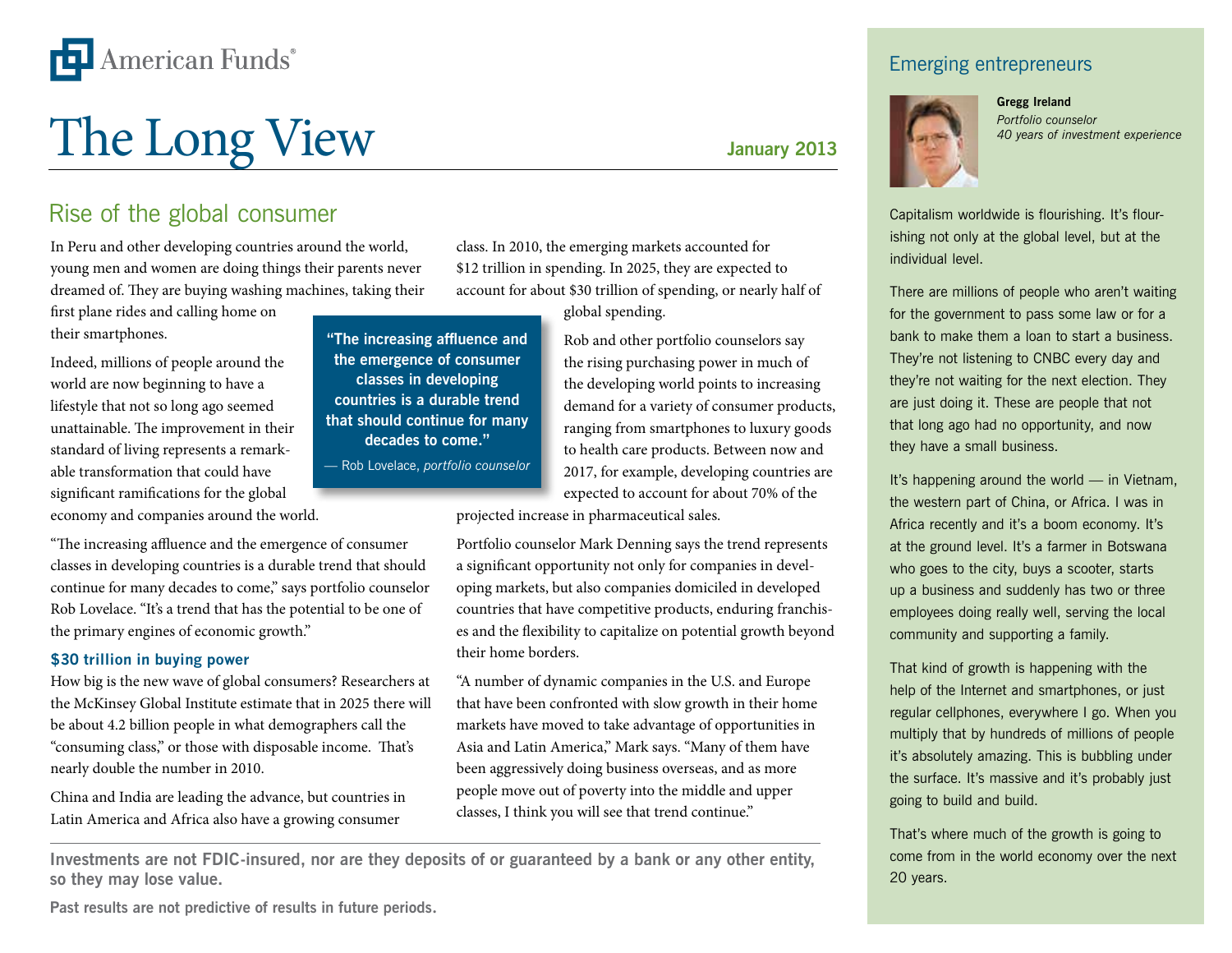

Sources: *The New Global Middle Class: A Cross-Over from West to East*, 2010, Homi Kharas and Geoffrey Gertz; *The Emerging Middle Class in Developing Countries*, 2010, Homi Kharas.

- becoming a transformative force for the global economy. From China and India to Peru and Botswana, the number of people expected to join this group over the next decade and beyond already has changed the way many companies do business, and the way investors should look at the world.
- The projections of the size of this demographic wave can vary, but there's little debate about the direction. According to the McKinsey Global Institute, the ranks of the global consuming class will swell from about 2.4 billion today to 4.2 billion by 2025, when the world's population is expected to be about 7.9 billion. In other words, for the first time in history more people will be middle class than poor, according to McKinsey.
- This broad expansion of a consumer class with discretionary income represents a significant opportunity for multinational corporations and local businesses.
- <sup>n</sup> For the last 50 years, the middle class in the United States and other developed nations has been one of the driving forces of the global economy. But when it comes to consumption growth, the consumer class in the developed world may now be in the process of passing the baton to the evolving global consumer in the developing world.

"We are seeing something very exciting happening all around the globe. There are a lot of countries where you have a large, growing population of middle-class people with rising disposable income. This is one of the most significant developments of our time."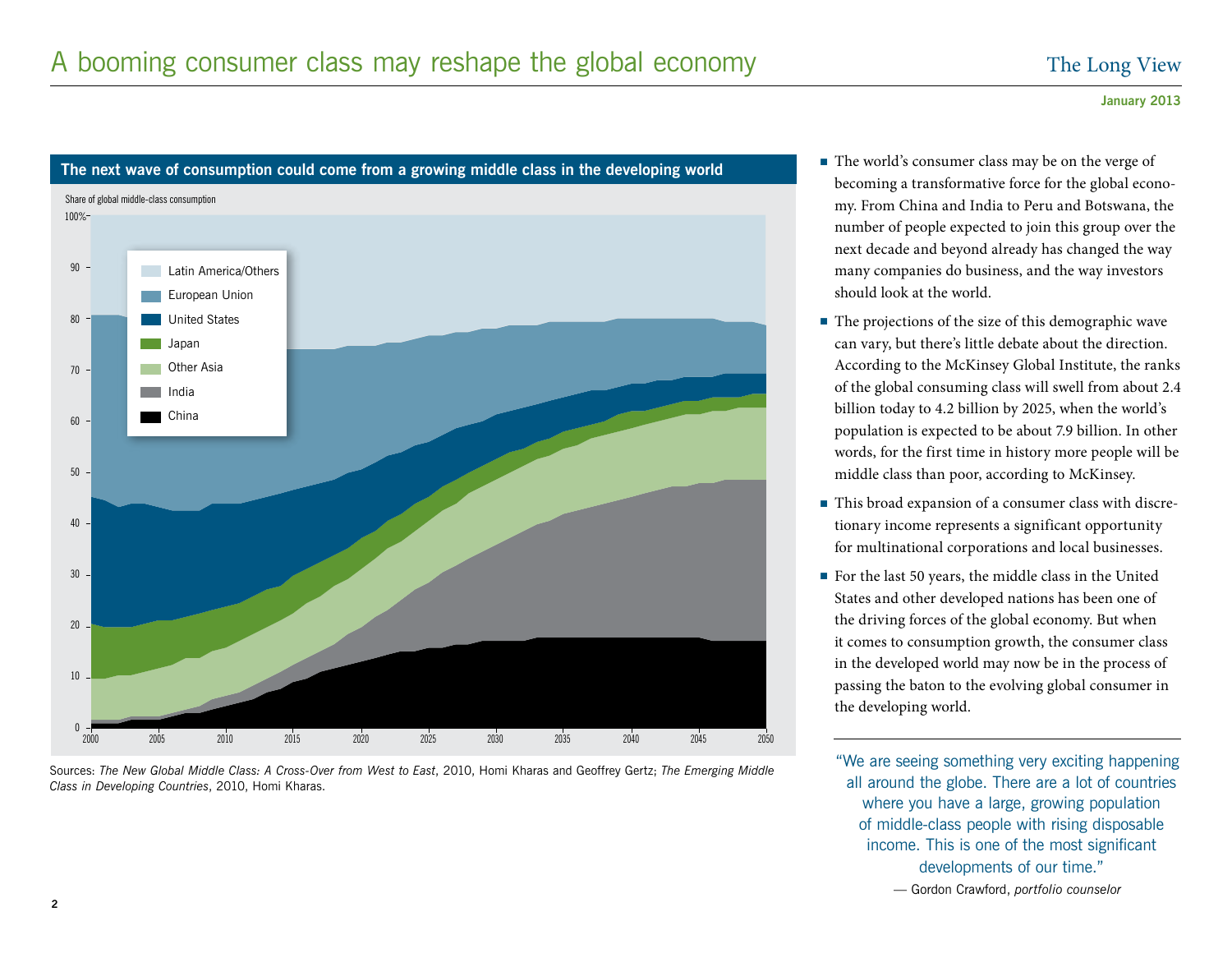

Source: *World Consumer Income and Expenditure Patterns*, 2012, Euromonitor International. "Others" represents the following countries in Latin America: Argentina, Chile, Colombia and Peru. Consumer expenditure data are expressed in USD at current prices.

- very rich people, lots of poor and not many in the middle. But that's changing. Much of Latin America has been on a journey toward economic and political stability for several decades, and that's meant a better life for millions of people across the region.
- From 1990 to 2007, the number of middle-class households in Latin America has increased from 56 million to 128 million, according to a 2011 analysis by the United Nations Economic Commission for Latin America and the Caribbean. This implies a large expansion of the consumer market.
- $\blacksquare$  The chart shows the increased spending in a variety of sectors. Spending on health care, for example, has increased fivefold since 1990, rising from about \$24 billion to \$124 billion in 2010. Overall, consumer spending has increased from about \$683 billion in 1990 to \$2.7 trillion in 2010.
- $\blacksquare$  The growth of the middle class is largely the result of a relatively robust economic expansion in Latin America. As millions of people join the middle class and make purchases aimed at improving their standard of living, the impact on the global economy could be significant.

"I'm from South America and I'm very bullish on the area. There are a lot of people hitting the middle class, tons of water, commodities, good weather, arable land, the Atlantic and Pacific coasts. I think that market is underappreciated and will become incredibly significant."

— Isaac Sudit, *portfolio counselor*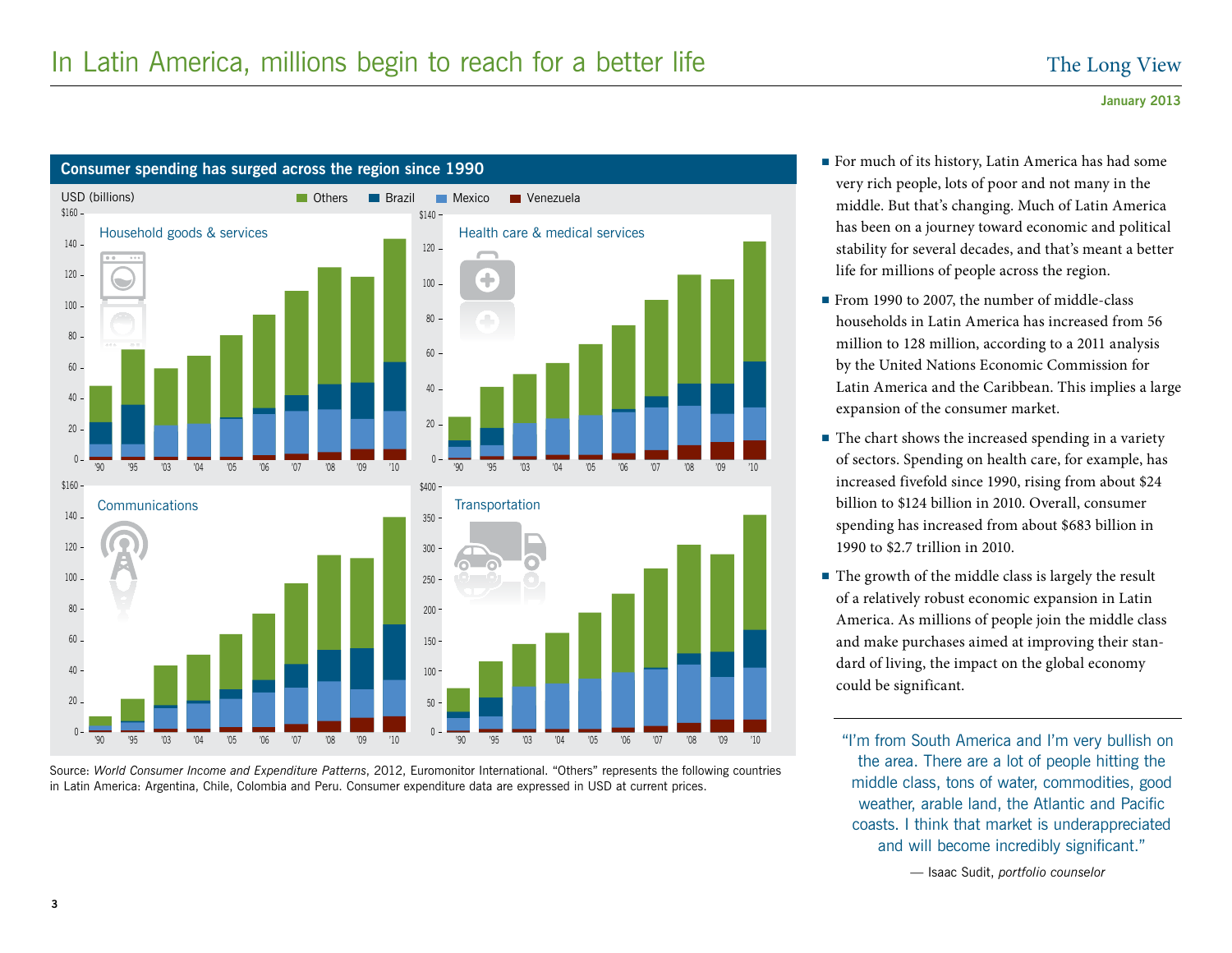

**Objects of desire: The world's top luxury brands have rushed to establish a presence in China Disturband and Nowhere in the world is the rise of the consumer class** 

Source: *2011 China Luxury Market Study*, 2011, Bain & Company.

- more significant than China. Just as the remarkable transition of the Chinese economy has lifted millions into the middle class, it has also created a class of global consumers whose affluence has transformed the worldwide luxury goods market.
- <sup>n</sup> In a relatively short period of time, Chinese consumers have become the world's No. 1 buyers of luxury goods, ahead of the Japanese, Americans and Europeans. Globally, China's affluent account for 25% of luxury spending.
- The chart details how aggressively many of the world's top luxury brands are expanding to meet the demand in China for everything from clothing to cosmetics. Luxury cars have also been in demand. In the first nine months of 2012, BMW's Chinese sales climbed 34% from a year earlier to 237,056 cars.
- The growth of the luxury goods market has slowed recently along with China's economy. But Chinese shoppers helped push luxury to its third straight year of double-digit growth in 2012. Luxury goods, of course, aren't immune from the ebb and flow of the global economy, but luxury spending and the companies that provide such objects of desire seem a durable theme that has the potential to reward long-term investors with a global perspective.

"I think we will continue to see demand for luxury goods in China. But China's growth, while robust in comparison to other nations, is slowing. Ultimately, China may be moving toward a more balanced economy that may be more durable over the long term."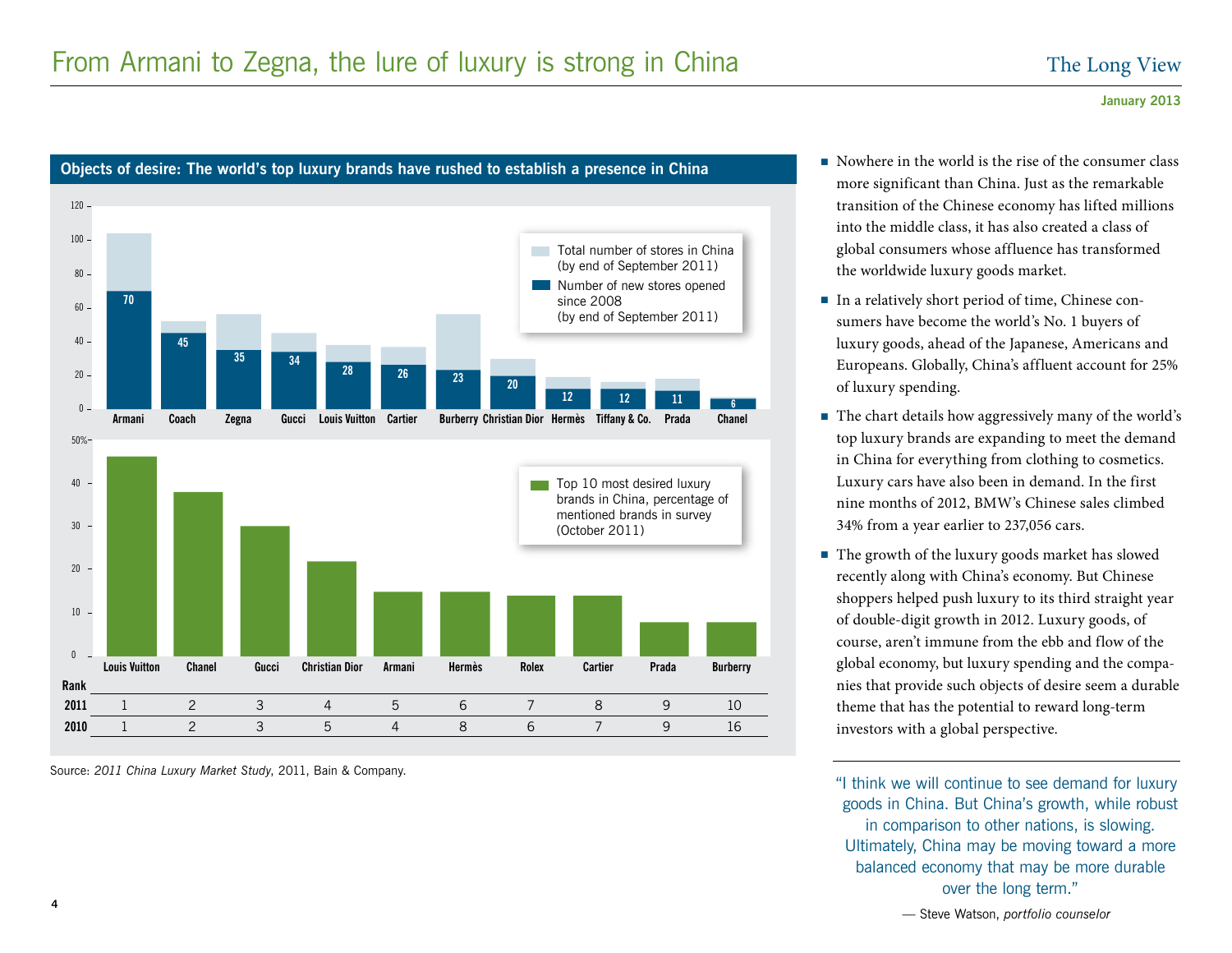

Sources: Datamonitor and Datamonitor's PharmaVitae Explorer, which contains sales of the industry's leading pharmaceutical companies. Established markets represent United States, the EU-5 (France, Germany, Italy, Spain and United Kingdom) and Japan. Figures shown are based on estimated data. The \$646 billion sales figure for 2017 is a rounded number.

- aren't called emerging markets. They're called "pharmerging" markets. Such countries are expected to significantly increase their spending on medicine over the next four years, accounting for about 70% of the projected increase in sales for the leading pharmaceutical companies through 2017.
- $\blacksquare$  The increase in developing countries will be driven largely by rising incomes. Government programs designed to increase access to treatments and encourage greater use of medicines could also play a role.
- The pharmaceutical industry may also grow from several other developments. The U.S. and Europe are experiencing a demographic shift toward older age groups, which are likely to require more health care. In developing markets, increased consumption may lead to increasing obesity, which leads to diabetes, high blood pressure and heart disease.

"There are reasons to be constructive about the pharmaceutical industry. One of them is that developing markets are a source of growth because as societies get wealthier, they invest more per capita in health care."

— Jay Markowitz, *investment analyst*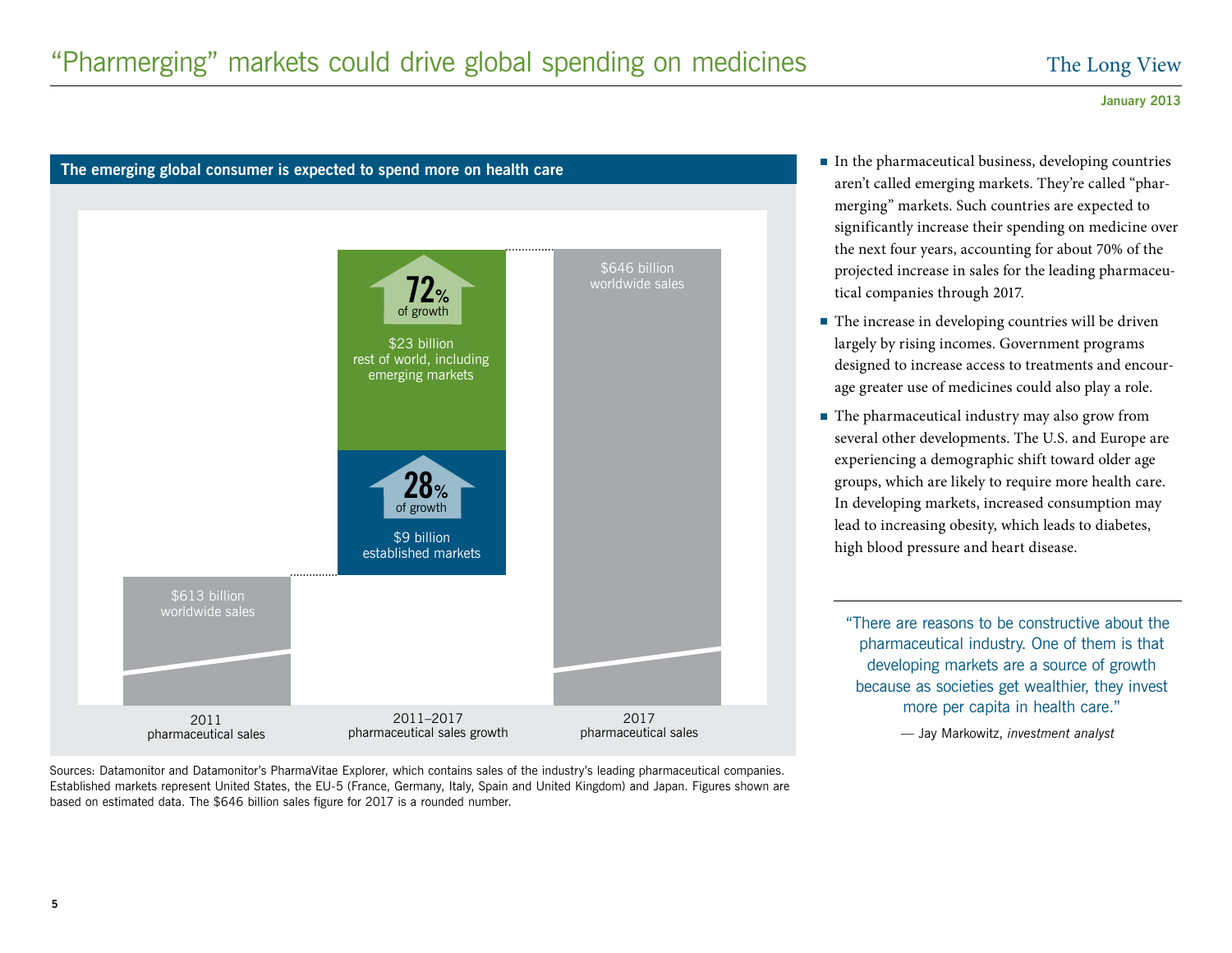

# The thirst for beer, wine and spirits in developing countries is driving growth for drink companies **The thina to South America, cups runneth over.**

Source: Canadean.

- While beer consumption in the developed world is flat, it's rising rapidly in developing countries. China, for example, accounts for a quarter of all beer consumption worldwide (the U.S. is a distant second in consumption at about 13%).
- $\blacksquare$  The chart shows that demand for beer in Asia is expected to grow at nearly 4% a year through 2016. Demand for wine and spirits in Asia is also soaring. Africa is also a rapidly growing market for beer.
- $\blacksquare$  The growing thirst for beer, wine and spirits in developing countries is good news for a number of global companies, including such companies as Anheuser-Busch InBev, SABMiller and Diageo, whose brands range from Jose Cuervo to Guinness. Diageo reported in October that it expects 50% of revenue to come from developing countries by 2015, including Africa, Asia and Latin America, up from 40% in 2012.
- $\blacksquare$  A look at Anheuser-Busch InBev is illustrative of the global scope of the beer industry. Over recent years InBev, based in Belgium, refocused on the Americas and select developing markets, including China. The execution of the strategy involved InBev's acquisition of Anheuser-Busch in 2009. The company now reaches around the world, with global sales of beer in 2011 totaling 8.96 billion gallons — enough beer to fill 13,560 Olympic-sized swimming pools.

"Over the next 10 years, much of the growth in the global beer economy will arise in the Americas, which represent a significant profit opportunity for appropriately positioned companies."

— Juliette Amos, *investment analyst*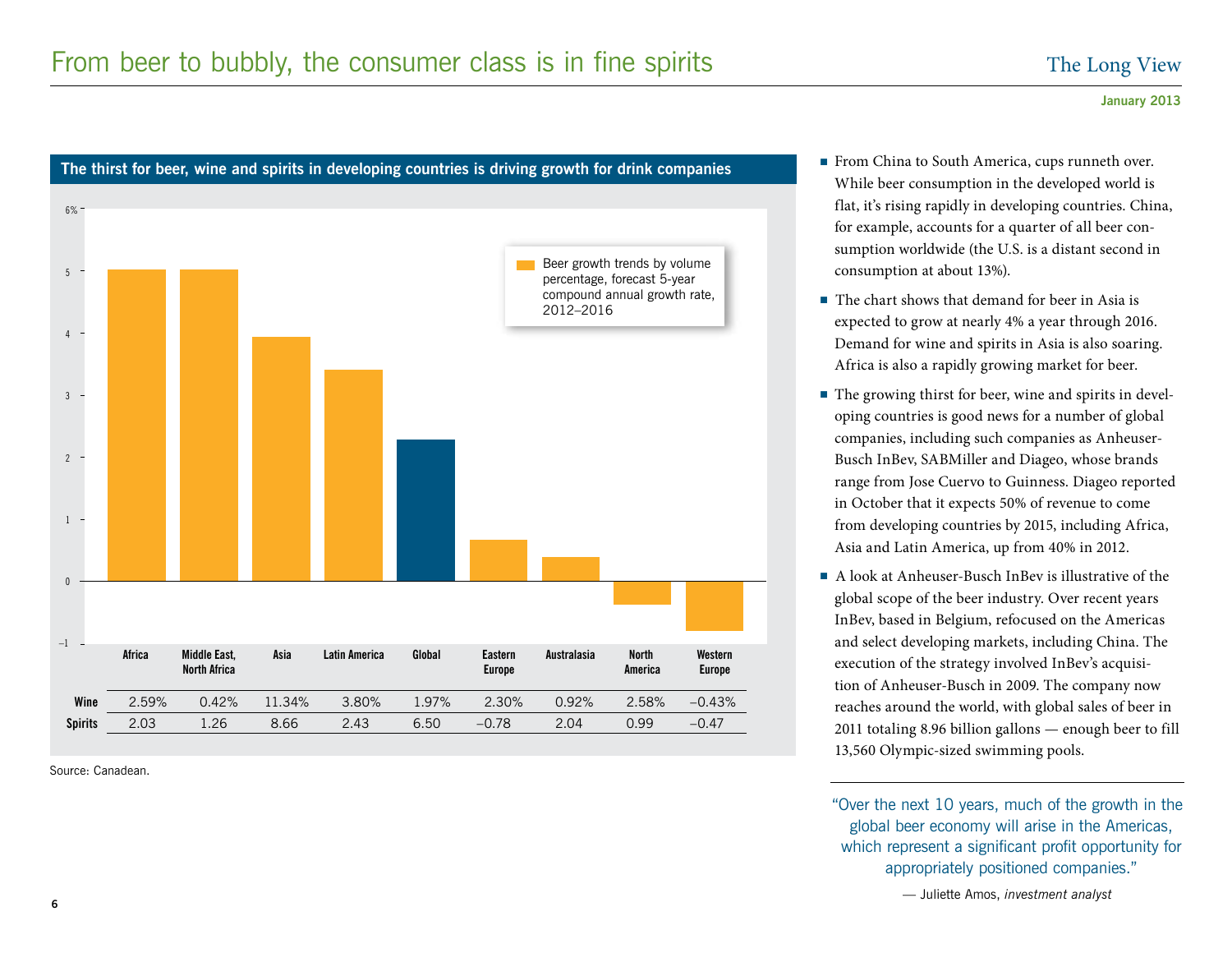(Millions of units) 600 200 Mobile phones in China (units per 100 households) Mobile phones in China (units per 100 households)  $175 -$ 500  $150 125 -$ Asia/Pacific  $100 -$ North America 400  $75 -$ Western Europe Middle East and Africa  $50 -$ Latin America  $25 -$ Eastern Europe Japan  $300 \mathbf{0}$  1998 2000 2002 2004 2006 2008 2010 Per capita income (USD constant, th 5.5 5.8 6.6 7.1 8.1 9.7 11.0 Consumers can't afford products  $200 -$ Sales take off as rising income makes products affordable **Market approaches saturation, sales slow**  $100 0 -$ 2004 2005 2006 2007 2008 2009 2010 2011 2012 2013 2014 2015 2016

Source (chart): Gartner, Inc.; data from 2012 to 2016 are estimates. Source (China inset): McKinsey Global Institute, attributed from *Urban World: Cities and the Rise of the Consuming Class*, June 2012; reprinted by permission.

As the income of the global consumer has risen, phone sales have gone into high gear<br>As the income of the global consumer has risen, phone sales have gone into high gear there is likely to be a period during which the purchase of goods and services accelerates at a rapid pace. The cycle is sometimes charted along an "S" curve. At the low end of the curve, products are still too expensive for many consumers, and sales are slow. But as incomes reach a threshold where the product becomes affordable, sales take off.

- $\blacksquare$  The inset in the chart uses the sales of phones in China to illustrate this dynamic. As incomes have risen, the number of phones per household has increased by nearly five times along the steep part of the "S" curve. The broader chart shows that sales of smartphones in Asia are expected to continue climbing the curve for several more years, while sales are likely to slow in North America and Western Europe.
- $\blacksquare$  This pattern is likely to be followed on goods ranging from refrigerators to cars, but smartphones serve as an example of a product that provides numerous companies with an opportunity to grow their business. For long-term investors, the changes in technology, and the adoption of products among the consumer class, can provide an investment opportunity that few could have imagined even a decade ago.

"It's incredible that a person today has access to more or less the entire globe's information. When you think about how powerful a trend that is, you get a grasp that we've really just seen the beginning of how transformative this technology is going to be and how many really huge companies are going to be built on the back of it."

**January 2013**